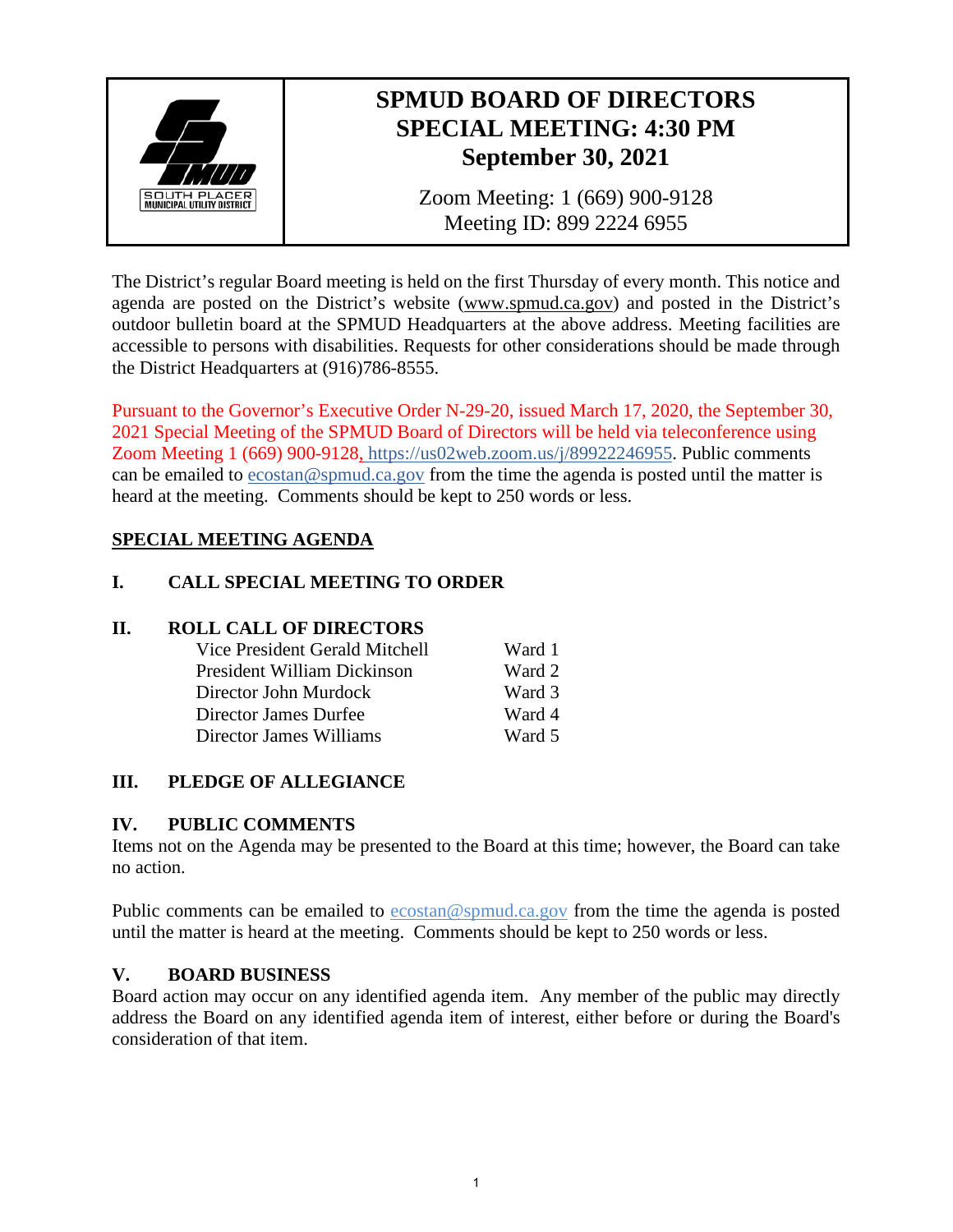**1. RESOLUTION 21-35 PROCLAIMING A LOCAL EMERGENCY, RATIFYING THE PROCLAMATION OF A STATE OF EMERGENCY BY THE GOVERNOR ON MARCH 4, 2020 WHICH REMAINS IN EFFECT, AND AUTHORIZING REMOTE TELECONFERENCE MEETINGS OF THE BOARD OF DIRECTORS OF THE SOUTH PLACER MUNICIPAL UTILITY DISTRICT FOR THE PERIOD [OF SEPTEMBER 30, 2021 THROUGH OCTOBER 30, 2021 PURSUANT TO THE](#page-2-0) APPLICABLE PROVISIONS OF THE BROWN ACT** [pg 3 to 7] Staff will present on the newly enacted legislation pertaining to teleconferencing meetings of the Board of Directors during an emergency and the recommendation to continue teleconferencing during the COVID-19 pandemic.

Action Requested: (Roll Call Vote)

**Staff Recommends that the Board of Directors:** 

- **1. Find that the rise in COVID-19 Delta Variant during the COVID-19 pandemic has caused, and will continue to cause, conditions dangerous to the safety of persons within the District that are likely to be beyond the control of services, personnel, equipment, and facilities of the District, and desires to proclaim a local emergency exists and ratify the proclamation of a state of emergency by the Governor of the State of California; and furthermore, as a consequence of the local emergency, the Board of Directors does hereby find that it shall conduct its meetings without compliance with paragraph (3) of subdivision (b) of Government Code section 54953, as authorized by subdivision (e) of section 54953, and that it shall comply with the requirements to provide the public with access to the meetings as prescribed in paragraph (2) of subdivision (e) of section 54953; and**
- **2. Adopt Resolution 21-35 Authorizing Remote Teleconference Meetings of the Board of Directors due to the COVID-19 Emergency.**

#### **VI. ADDITIONAL PUBLIC COMMENTS**

Public comments can be emailed to [ecostan@spmud.ca.gov](mailto:ecostan@spmud.ca.gov) from the time the agenda is posted until the matter is heard at the meeting. Comments should be kept to 250 words or less.

#### **VII. ADJOURNMENT**

If there is no other Board business the President will adjourn the meeting to its next regular meeting on **October 7, 2021** at **4:30 p.m.**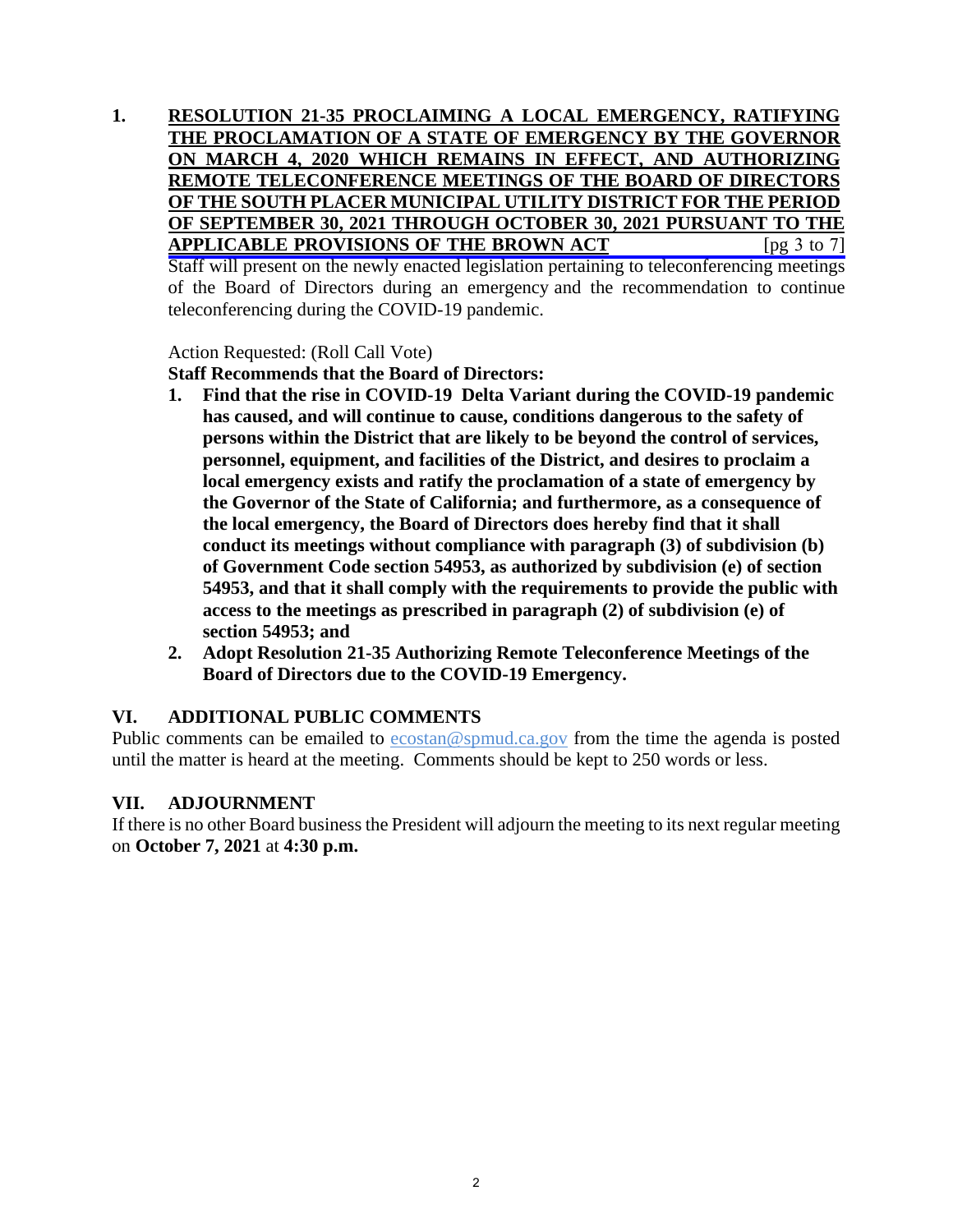#### **SOUTH PLACER MUNICIPAL UTILITY DISTRICT STAFF REPORT**

<span id="page-2-0"></span>

| To:                  | <b>Board of Directors</b>                                                                                          |
|----------------------|--------------------------------------------------------------------------------------------------------------------|
| From:                | Herb Niederberger, General Manager                                                                                 |
| Cc:                  | Emilie Costan, Administrative Services Manager<br>Carie Huff, District Engineer<br>Eric Nielsen, Superintendent    |
| Subject:             | Resolution 21-35 Authorizing Remote Teleconference Meetings of the<br>Board of Directors due to COVID-19 Emergency |
| <b>Meeting Date:</b> | September 30, 2021                                                                                                 |

#### **Overview**

All meetings of the District's Board of Directors are open and public, as required by the Ralph M. Brown Act (Cal. Gov. Code 54950 – 54963), so that any member of the public may attend, participate, and watch the District's Board of Directors conduct their business. The Brown Act, Government Code section 54953(e), makes provisions for remote teleconferencing participation in meetings by members of a legislative body, without compliance with the requirements of Government Code section 54953(b)(3), subject to the existence of certain conditions.

Required conditions are: that a state of emergency is declared by the Governor pursuant to Government Code section 8625, proclaiming the existence of conditions of disaster or extreme peril to the safety of persons and property within the state caused by conditions as described in Government Code section 8558; a proclamation is made when there is an actual incident, threat of disaster, or extreme peril to the safety of persons and property within the jurisdictions that are within the District's boundaries, caused by natural, technological, or human-caused disasters; and it is further required that state or local officials have imposed or recommended measures to promote social distancing, or the legislative body meeting in person would present imminent risks to the health and safety of attendees.

Such conditions now exist in the District, specifically, the State of Emergency declared by the Governor with Executive Order N-25-20 on March 4, 2020, due to the COVID-19 pandemic. Guidance from the State of California has been adopted by the Placer County Health Department which recommends or mandates social distancing and face coverings in certain settings to prevent the spread of COVID-19.

In compliance with Executive Order N-25-20, since April 2020, the District has implemented virtual meeting protocols which comply with the requirements of paragraph (2) of subdivision (e) of section 54953, by providing for public participation through online meeting attendance and the opportunity to provide comment during a Board meeting both verbally and via email. The Board has previously discussed whether to resume in-person Board of Directors meetings. Presently, the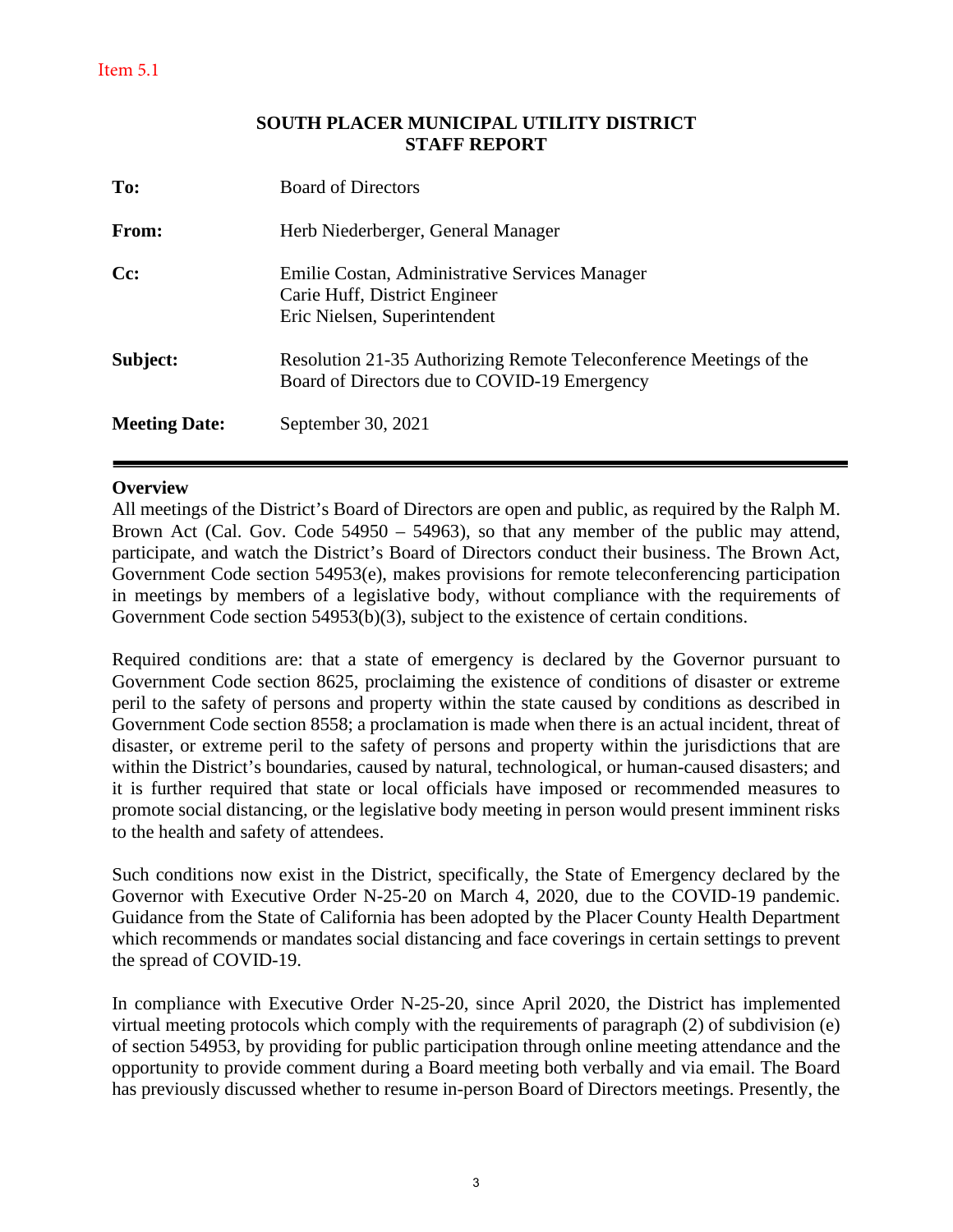Board Chambers has been retrofitted to allow meetings of the Board of Directors in-person, while accommodating any Directors that wish to continue meeting remotely. The Chamber retrofit allows continued remote public participation using the Zoom meeting platform.

#### **Recommendation**

Staff requests the Board of Directors:

- 1. Find that the rise in COVID-19 Delta Variant during the COVID-19 pandemic has caused, and will continue to cause, conditions dangerous to the safety of persons within the District that are likely to be beyond the control of services, personnel, equipment, and facilities of the District, and desires to proclaim a local emergency exists and ratify the proclamation of a state of emergency by the Governor of the State of California; and furthermore, as a consequence of the local emergency, the Board of Directors does hereby find that it shall conduct its meetings without compliance with paragraph (3) of subdivision (b) of Government Code section 54953, as authorized by subdivision (e) of section 54953, and that it shall comply with the requirements to provide the public with access to the meetings as prescribed in paragraph (2) of subdivision (e) of section 54953; and
- 2. Adopt Resolution 21-35 Authorizing Remote Teleconference Meetings of the Board of Directors due to the COVID-19 Emergency.

#### **Strategic Plan Goals**

This action is consistent with SPMUD Strategic Plan Goals:

Goal 1.3: Maintain Transparency with all District Activities. Goal 4.1: Maintain Compliance with Pertinent Regulations

#### **Fiscal Impact**

There is no fiscal impact to the District resulting directly from this action. The retrofit of the Board Chambers to accommodate Zoom participation has been completed.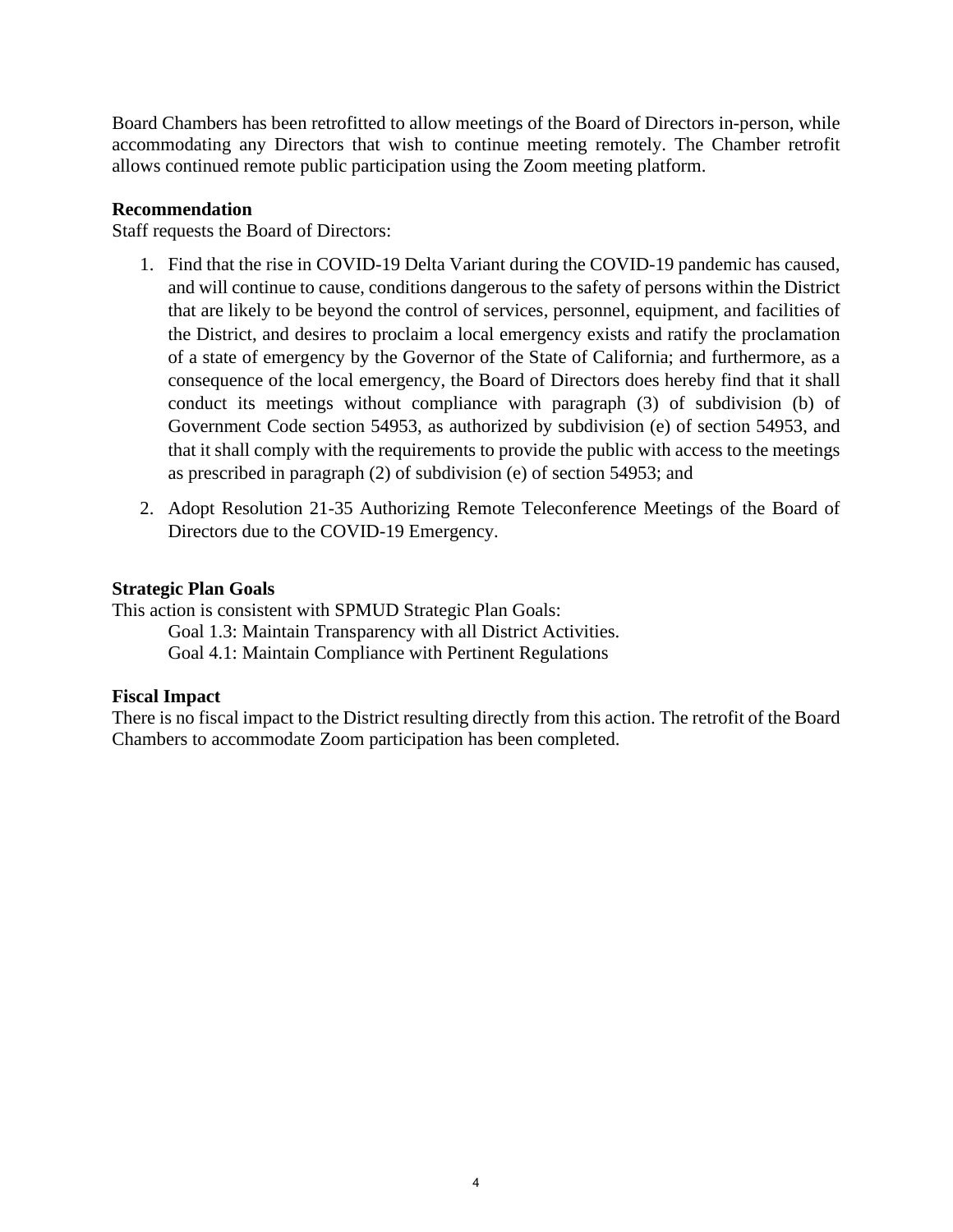#### **SOUTH PLACER MUNICIPAL UTILITY DISTRICT**

#### **RESOLUTION NO. 21-35**

# **A RESOLUTION OF THE BOARD OF DIRECTORS OF THE SOUTH PLACER MUNICIPAL UTILITY DISTRICT PROCLAIMING A LOCAL EMERGENCY, RATIFYING THE PROCLAMATION OF A STATE OF EMERGENCY BY THE GOVERNOR ON MARCH 4, 2020 WHICH REMAINS IN EFFECT, AND AUTHORIZING REMOTE TELECONFERENCE MEETINGS OF THE BOARD OF DIRECTORS OF THE SOUTH PLACER MUNICIPAL UTILITY DISTRICT FOR THE PERIOD OF SEPTEMBER 30, 2021 THROUGH OCTOBER 30, 2021 PURSUANT TO THE APPLICABLE PROVISIONS OF THE BROWN ACT.**

WHEREAS, the South Placer Municipal Utility District (the "District") is committed to preserving and nurturing public access and participation in meetings of the Board of Directors; and

WHEREAS, all meetings of the District's Board of Directors are open and public, as required by the Ralph M. Brown Act (Cal. Gov. Code 54950 – 54963), so that any member of the public may attend, participate, and watch the District's Board of Directors conduct their business; and

WHEREAS, the Brown Act, Government Code section 54953(e), makes provisions for remote teleconferencing participation in meetings by members of a legislative body, without compliance with the requirements of Government Code section 54953(b)(3), subject to the existence of certain conditions; and

WHEREAS, a required condition is that a state of emergency is declared by the Governor pursuant to Government Code section 8625, proclaiming the existence of conditions of disaster or of extreme peril to the safety of persons and property within the state caused by conditions as described in Government Code section 8558; and

WHEREAS, a proclamation is made when there is an actual incident, threat of disaster, or extreme peril to the safety of persons and property within the jurisdictions that are within the District's boundaries, caused by natural, technological, or human-caused disasters; and

5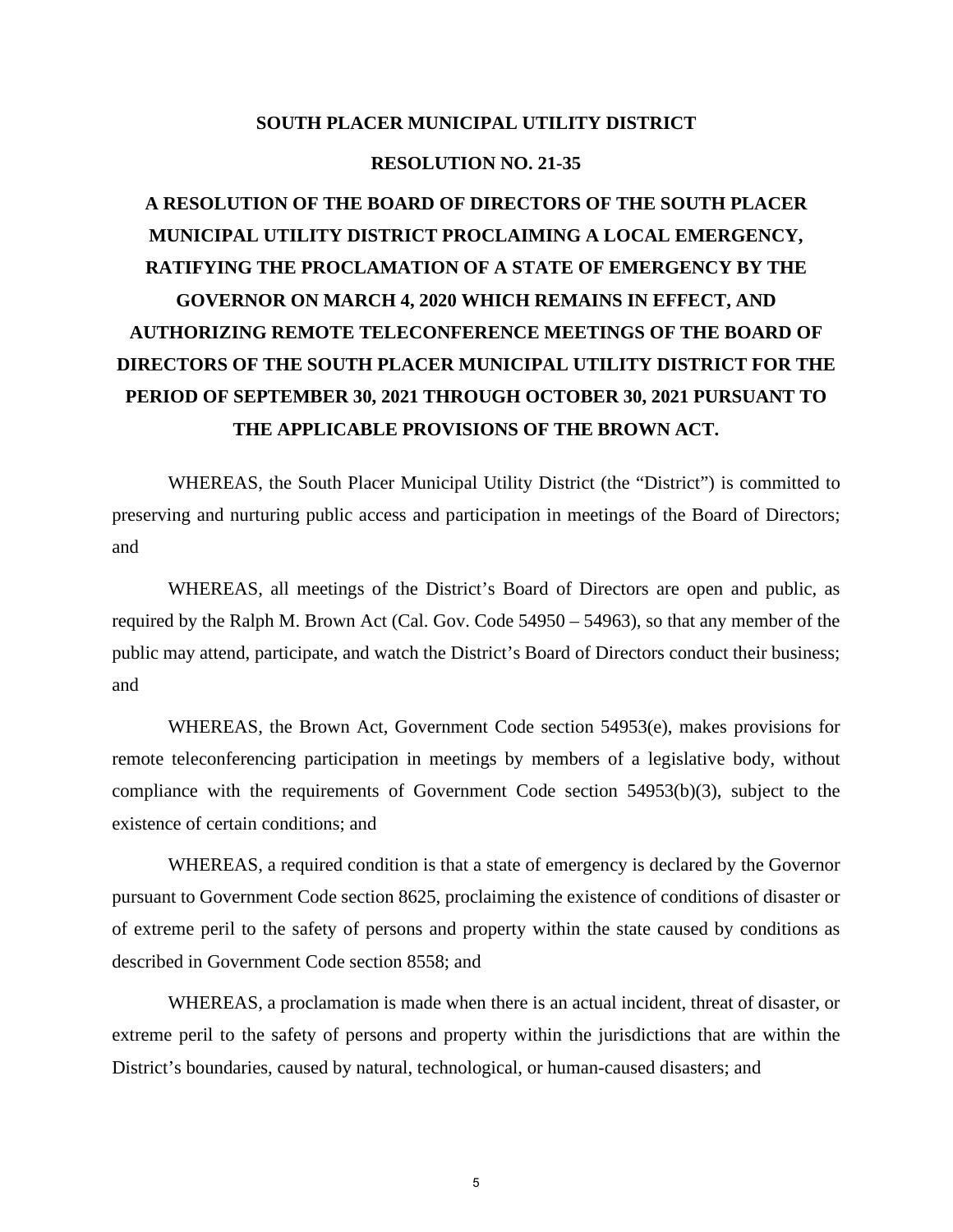WHEREAS, it is further required that state or local officials have imposed or recommended measures to promote social distancing, or the legislative body meeting in person would present imminent risks to the health and safety of attendees; and

WHEREAS, such conditions now exist in the District, specifically, the State of Emergency declared by the Governor on March 4, 2020, due to the COVID-19 pandemic; and

WHEREAS, guidance from the State of California, which has been adopted by the Placer County Health Department, recommends or mandates social distancing and face coverings in certain settings to prevent the spread of COVID-19; and

WHEREAS, the Board of Directors does hereby find that the rise in SARS-CoV-2 Delta Variant during the COVID-19 pandemic has caused, and will continue to cause, conditions dangerous to the safety of persons within the District that are likely to be beyond the control of services, personnel, equipment, and facilities of the District, and desires to proclaim a local emergency exists and ratify the proclamation of a state of emergency by the Governor of the State of California; and

WHEREAS, as a consequence of the local emergency, the Board of Directors does hereby find that it shall conduct its meetings without compliance with paragraph (3) of subdivision (b) of Government Code section 54953, as authorized by subdivision (e) of section 54953, and that it shall comply with the requirements to provide the public with access to the meetings as prescribed in paragraph (2) of subdivision (e) of section 54953; and

WHEREAS, the District has implemented virtual meeting protocols which comply with the requirements of paragraph (2) of subdivision (e) of section 54953, by providing for public participation through online meeting attendance and the opportunity to provide comment during the Board meeting both verbally and via email.

NOW, THEREFORE, IT IS HEREBY RESOLVED by the Board of Directors of the South Placer Municipal Utility District, as follows:

Section 1. Recitals. The Recitals set forth above are true and correct and are incorporated into this Resolution by this reference.